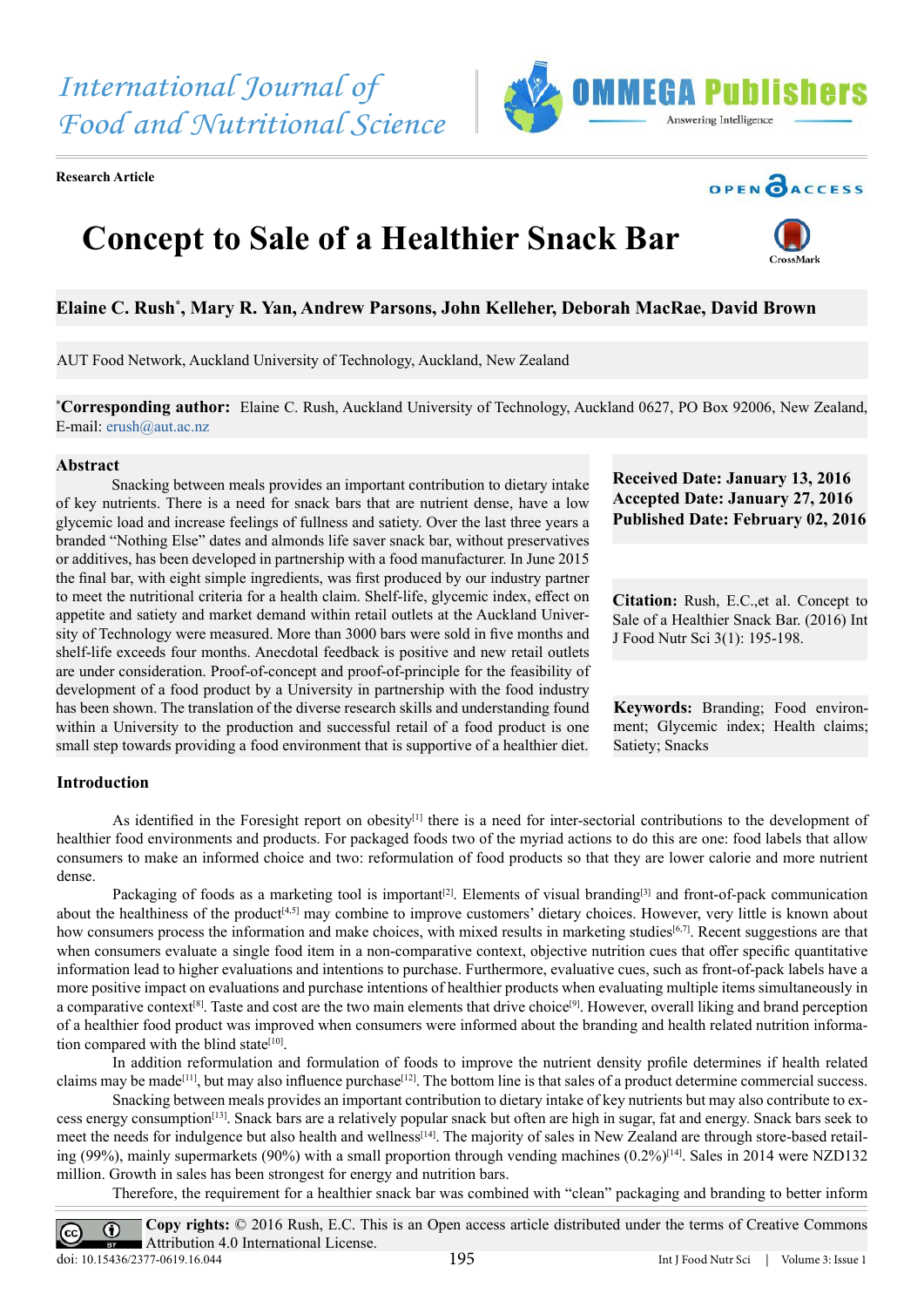

the consumer about all the ingredients in a product on the frontof-pack label.

The initial development of the "Nothing Else" brand has been reported<sup>[15]</sup>. The Nothing Else food label lists the eight or less easily recognized ingredients on the front of pack within a circular band that has the words NOTHING ELSE™.

The research reported in this article aimed to provide evidence for the proof-of-principle that the Nothing Else bar could be produced by a commercial enterprise; that within a retail University environment repeat purchasing patterns would be sustained and that the bar would have a low glycaemic index and therefore meet the criteria to make a health claim.

# **Methods**

This report describes an action research process, where change is introduced and the effects observed and reviewed; then adjustments are made to achieve the overall outcome. The setting was the Auckland University of Technology (AUT) and the commercial partner was AB Foods; a leading local food manufacturer. Two processes were run in parallel - the development of a healthier snack bar and testing for glycemic index (GI), satiety and shelf life. Concurrently, there were regular communications and updates between AB Foods and the University and sales patterns were monitored.

Determination of glycemic index, using a cross-over treatment design, followed the protocol of the international standard ISO26642:2010 Food products- determination of the glycemic index and recommendation for food classification. Ethics approval was provided by the AUT ethics committee. Fourteen apparently healthy participants were recruited. Exclusion criteria were diabetes, haemophilia or allergy to any of the ingredients in the bar. Signed, informed consent was gained after a full explanation and an opportunity for any questions to be asked.

Participants arrived at the laboratory after an 8-hour overnight fast. Consent was reconfirmed, questions answered and it was ensured that the participants were relaxed and warm. Fasting blood glucose concentration was measured twice, 5 minutes apart using a Hemocue Glucose Analyzer (HemoCue® 201 RT, Sweden). Blood was sampled from a fingerprick with an automatic lancet and drawn into a microcuvettee (HemoCue® 201 RT Microcuvette). The two measurements were averaged to provide the baseline fasting blood glucose concentration (at T0). Immediately after the second fasting blood glucose, either a drink containing 25 grams of glucose or a weighed portion of the bar that contained the equivalent amount (25g, of carbohydrate) was consumed. Which treatment was first was randomly assigned. Blood glucose concentrations were measured and recorded at 15, 30, 45, 60, 90 and 120 min after completion of consumption. At T0 and each half hour, visual analogue scales (VAS) questionnaires with a maximum score of 100 mm were marked to record relative satiety measures: satiety, hunger, fullness and the amount that could be eaten. On a second day the same 14 participants "crossed-over" to consume either the glucose or bar so that every participant had two measures of glucose response, one to the bar the other to glucose.

Bars were manufactured and packaged (Bicor™32MB777 Orientated Polypropylene Film, ExxonMobil, Luxembourg) by AB Foods, Auckland. The eight ingredients were, in descending order by weight, oats, dates, almonds, hon-

ey, sunflower oil, flaxseed, cinnamon and salt. The nutrition profile score<sup>[11]</sup> was zero and therefore a substantiated health claim could be made. Sales to the four cafes and three sport and fitness centers on the University campuses were recorded as the date the bars left storage at the University.

As part of the shelf life trial, the bars were stored in ambient conditions, temperature and humidity monitored continuously and bars were sampled regularly for water activity, pH, moisture (Asure Quality, Auckland), taste and visual appearance.

The incremental area under the curve (iAUC) was calculated for each participant using the trapezoid model and the area below the baseline measurement excluded. The mean GI of the bar for each participant was calculated as the iAUC for the bar divided by the iAUC for glucose and the mean GI determined for the 14 participants. The VAS scores for satiety, hunger, fullness and the amount that could be eaten at each time point were determined by measuring the length (mm) from the left end of the scale to the participants mark. The length of the VAS score (mm) at baseline was subtracted from the scores at 30, 60, 90 and 120 minutes. Incremental VAS scores against time for the bar were compared to the scores for the glucose drink by plotting on the same graph. Cumulated sales were plotted against date so that the rate of selling could be visualised.

# **Results and Discussion**

Overall mean fasting glucose for 56 measurements was  $4.7\pm$  0.1 (SEM), with no difference between treatments. The mean GI for the bar was  $51 \pm 6$  (SEM), Fig. 1. The maximum blood glucose measured was 11.7 mmol.L-1 for the glucose and 7.9 mmol.L-1 for the bar. Also, there was a trend for the blood glucose at 120 minutes to be lower than the baseline glucose (Figure 1).



**Figure 1:** Glucose response curves for 25 g of carbohydrate and 14 participants– top: glucose bottom: bar

One participant was measured for extra time as their blood glucose concentration had not returned to baseline. Compared with the glucose drink over the 120 minutes, the Nothing Else bar was more satiating and induced a feeling of fullness while perceptions of hunger and the amount that participants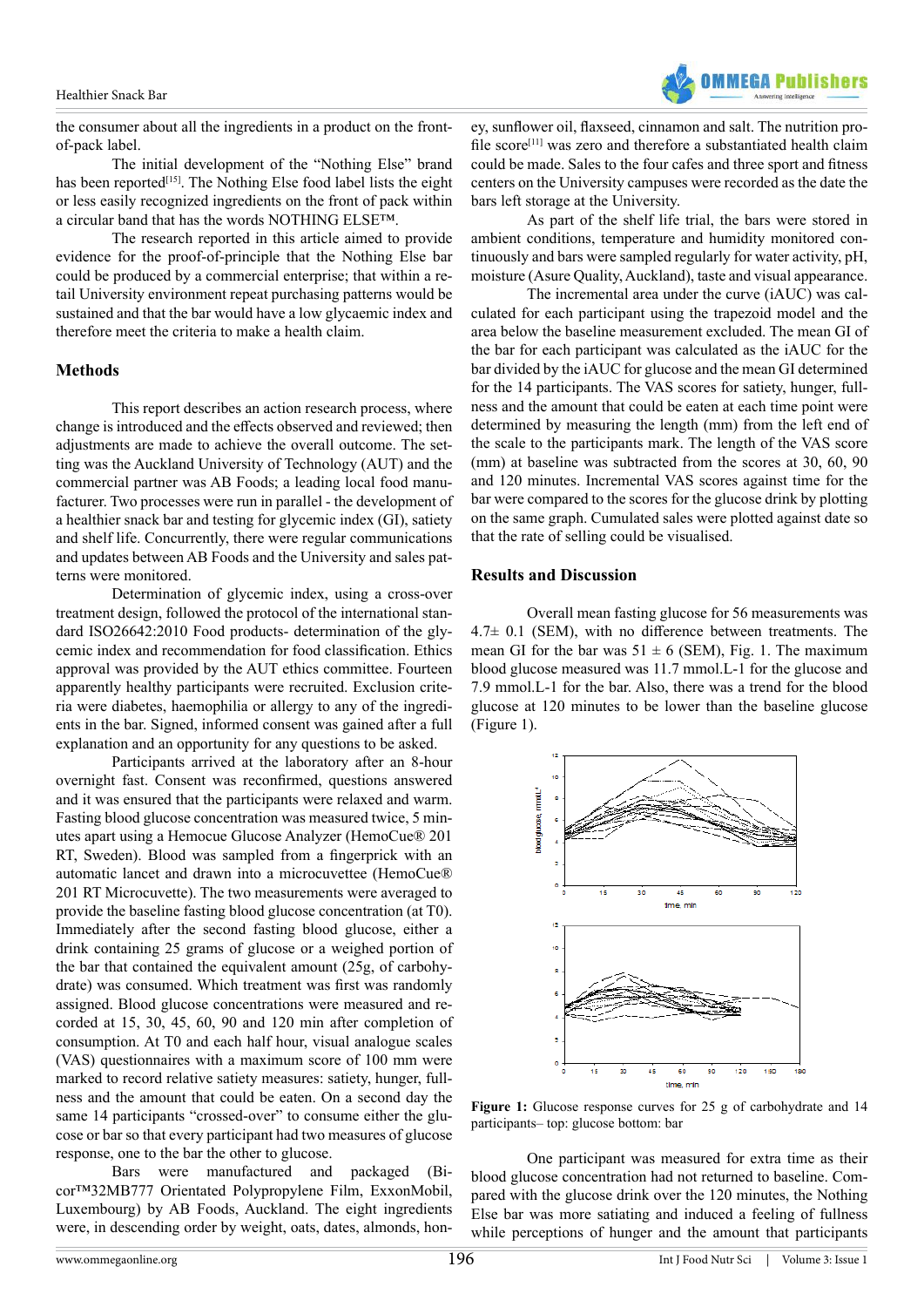thought that they could eat was reduced (Figure 2). At 120 minutes these differences were maintained and the satiation apparently induced by the Nothing Else bar was higher than baseline.



**Figure 2:** Satiety scores for Nothing Else bar (solid) compared with glucose drink (dots)

Sales of the bar were steady (Figure 3). Slight plateaus were seen in July and September in line with inter and intrasemester breaks of the University. Anecdotally, it was observed that many sales were for more than one bar, that it was often women making the purchase and that a number of customers returned for repeat purchases. For the outlets that also served coffee, the sales were higher. Shelf life measures are ongoing but, to date, the shelf life of the bar is four months and the water activity of the bars has remained at below 0.73.



**Figure 3:** Cumulative sales of the Nothing Else bar in the University outlets for 4 months between July and November 2015.

This report has shown that a healthier snack bar with a low GI no additives or preservatives can be produced on commercial premises, induces greater satiety than a glucose drink and has repeat purchases over the period of 4 months.

To the best of our knowledge no other groups have reported, in the literature, this combination of outcomes or a similar process of collaboration. The "success" of the introduction of new food products to the marketplace is not easy to predict and this product has not formally been launched. The marketplace for snacks is affected by many factors including authentic-ity, familiarity, current trends, packaging and competition<sup>[\[16\]](#page-3-8)</sup> and there is a high risk of "failure". However with increased calls for reduction of intake of added sugar $[17]$ , policies in hospitals and public institutions about healthier food environments<sup>[\[18\]](#page-3-10)</sup> and rising demand from consumers for healthier options in snack foods[\[19,20\]](#page-3-11) a case may also be made for development of products to fit a required nutrition profile and to have substantiated health claims that are part of the marketing approach $[21]$ .

The lack of preservatives and additives meant that the bar had to be baked longer to remove free water and initially was perceived as dry by some consumers. This also meant that the energy density was increased. However, it appears that repeated consumption was associated with increased liking for the bar. Furthermore, this proof-of-principle was on a very small scale, over a short time, and within a relatively closed environment so may not be generalizable to the larger commercial market. It does, however, show that a bar, initially perceived as less palatable<sup>[10]</sup> can be sold successfully. With a move to clean labels<sup>[22]</sup>, whole foods and consumer and social demand for a healthier food supply it is important that product development of this type does not rely only on a perception of what the consumer wants or initial responses but that the market is tested in real time.

#### **Conclusion**

This on-going initiative has provided proof-of-concept and proof-of-principle for the feasibility of development of a food product in partnership with the food industry. The translation of the diverse research skills and understanding found within a University to the production and successful retail of a food product is one small step towards providing a food environment that is supportive of a healthier diet.

#### **References**

<span id="page-2-0"></span>[1. Butland, B., Jebb, S., Kopelman, P., et al. Tackling obesities: future](https://www.gov.uk/government/uploads/system/uploads/attachment_data/file/287937/07-1184x-tackling-obesities-future-choices-report.pdf) choices project report 2<sup>nd</sup>Edn. (2007).

<span id="page-2-1"></span>[2. Hawkes, C. Food packaging: the medium is the message. \(2010\) Pub](http://www.ncbi.nlm.nih.gov/pubmed/20082735)[lic Health Nutr 13\(2\): 297-299.](http://www.ncbi.nlm.nih.gov/pubmed/20082735)

<span id="page-2-2"></span>[3. Wang Edward, S.T. The influence of visual packaging design on per](http://www.emeraldinsight.com/doi/abs/10.1108/IJRDM-12-2012-0113)[ceived food product quality, value, and brand preference. \(2013\) Int J](http://www.emeraldinsight.com/doi/abs/10.1108/IJRDM-12-2012-0113) [Retail Distrib Manag 41\(10\): 805-816.](http://www.emeraldinsight.com/doi/abs/10.1108/IJRDM-12-2012-0113)

<span id="page-2-3"></span>[4. Brownell, K.D., Koplan, J.P. Front-of-package nutrition labeling--an](http://www.nejm.org/doi/full/10.1056/NEJMp1101033) [abuse of trust by the food industry? The N Engl J Med 364\(25\): 2373-](http://www.nejm.org/doi/full/10.1056/NEJMp1101033) [2375.](http://www.nejm.org/doi/full/10.1056/NEJMp1101033)

[5. Kleef, E.V., Dagevos. H. The growing role of front-of-pack nutrition](http://www.ncbi.nlm.nih.gov/pubmed/24915389) [profile labeling: A consumer perspective on key issues and controver](http://www.ncbi.nlm.nih.gov/pubmed/24915389)[sies. \(2015\) Crit Rev Food Sci 55\(3\): 291-303.](http://www.ncbi.nlm.nih.gov/pubmed/24915389)

<span id="page-2-4"></span>[6. Balasubramanian, S.K., Cole, C. Consumers' search and use of nu](https://www.researchgate.net/publication/247837079_Consumers)[trition information: The challenge and promise of the nutrition labeling](https://www.researchgate.net/publication/247837079_Consumers) [and education act. \(2002\) J Marketing 66\(3\): 112-127.](https://www.researchgate.net/publication/247837079_Consumers)